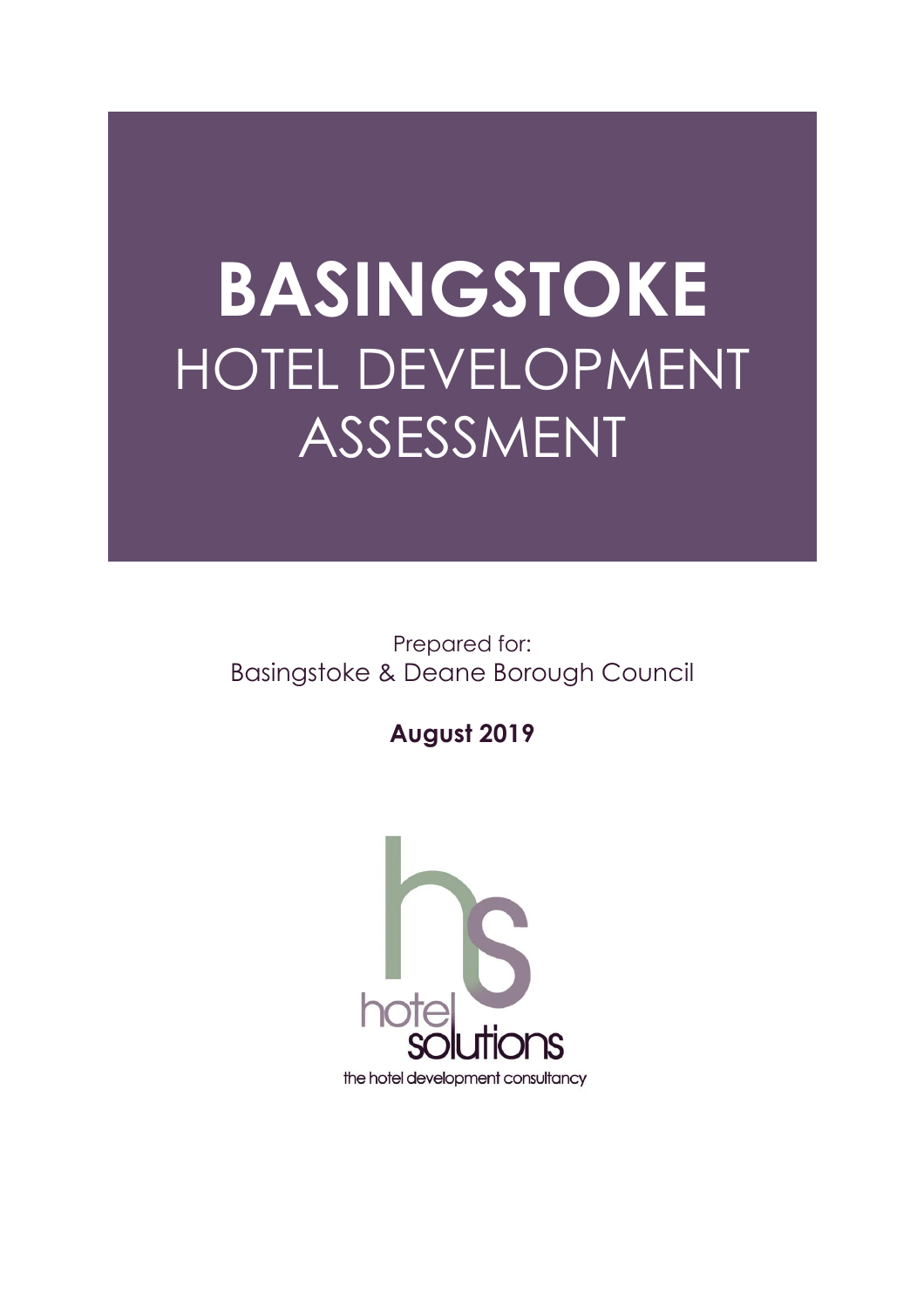## **CONTENTS**

## **APPENDICES**

- 1. Glossary of Hotel Definitions
- 2. Basingstoke Hotel Market Fact File
- 3. Basingstoke Hotel Demand Projections Methodology, Assumptions & Results
- 4. Hotel Developer Interest
- 5. Public Sector Funding of Hotels
- 6. Travelodge Partnerships with Local Authorities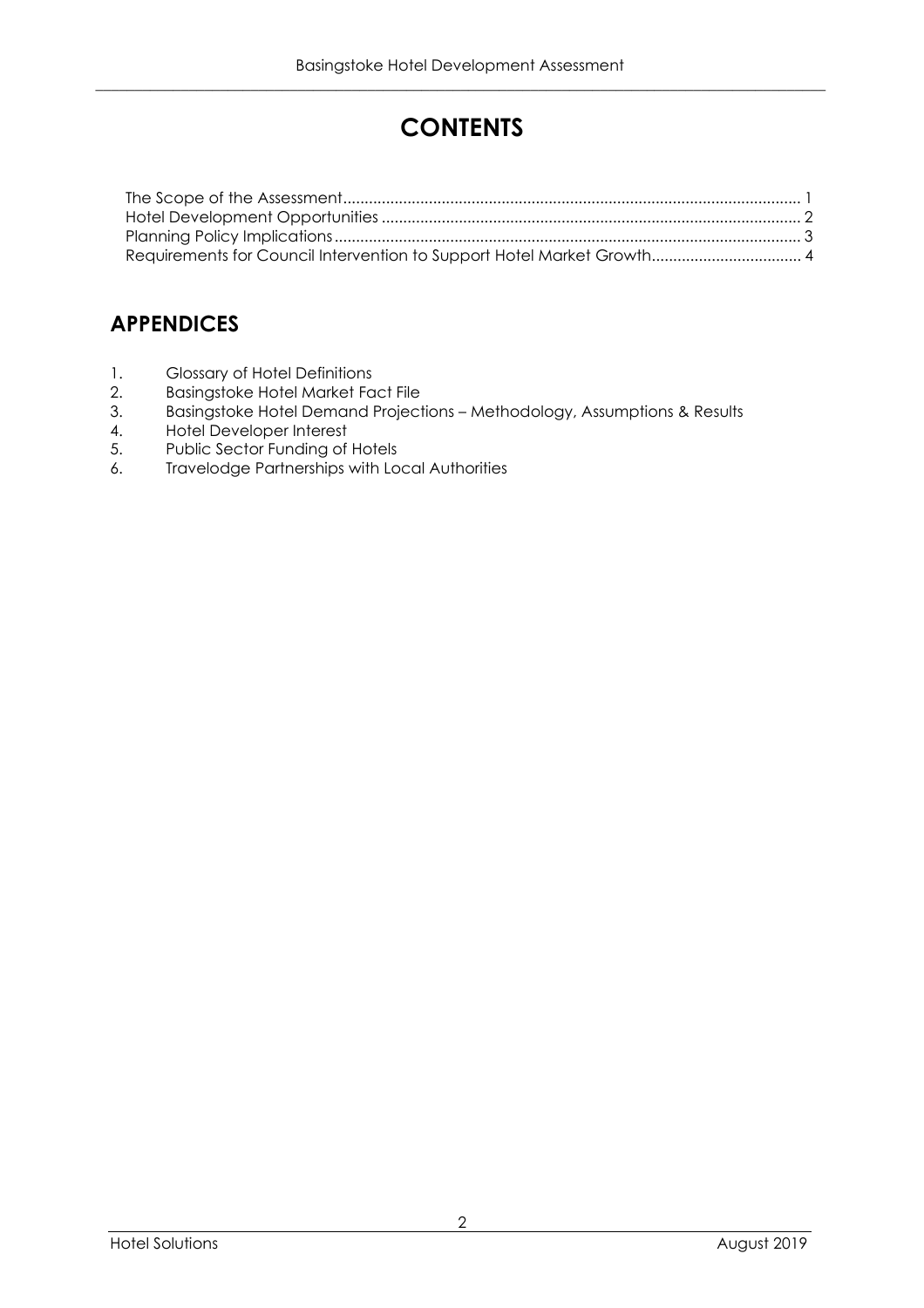

Lynn Thomason **Hotel Solutions** Deleanor House **Mill Field House** High Street **Mill Fields** Coleby Lincoln LN5 0AG t. 01522 811255 e. lynn@hotelsolutions.org.uk

Andrew Keeling Hotel Solutions<br>Mill Field House Bassingham Lincoln **LN5 9NP** t. 01522 789702 e. andrew@hotelsolutions.org.uk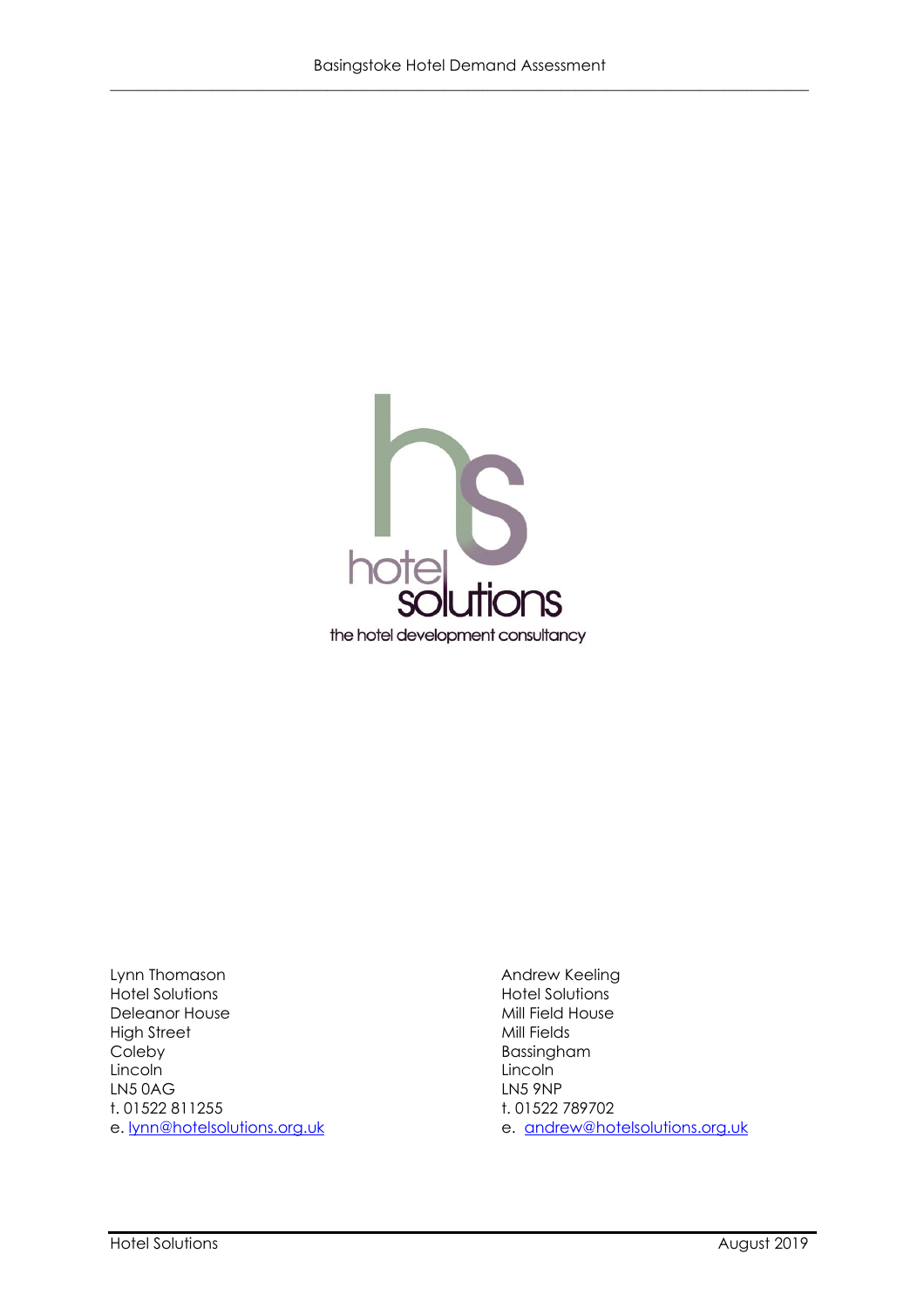## **Basingstoke Hotel Demand Assessment**

## **The Scope of the Assessment**

 The following report sets out the key conclusions from a programme of research modules that Hotel Solutions completed for Basingstoke & Deane Borough Council between May and July 2019 to provide guidance to the Council on the potential for hotel development in Basingstoke and the rest of the borough, and to help inform the Council's forward planning policy approach to hotel development.

The modules of research were as follows:

- • An audit of current hotel supply, recent changes, and current hotel development proposals.
- • A survey of Basingstoke's hotel managers to compile detailed information on hotel performance and markets.
- • An assessment of the potential for future growth in hotel demand in Basingstoke and of the key drivers that will deliver hotel market growth.
- Projections of future demand for hotel provision in Basingstoke.
- • A telephone survey of hotel developers to gauge their interest in opening new hotels in Basingstoke.

The findings of each module of research are reported at Appendices 2 to 4.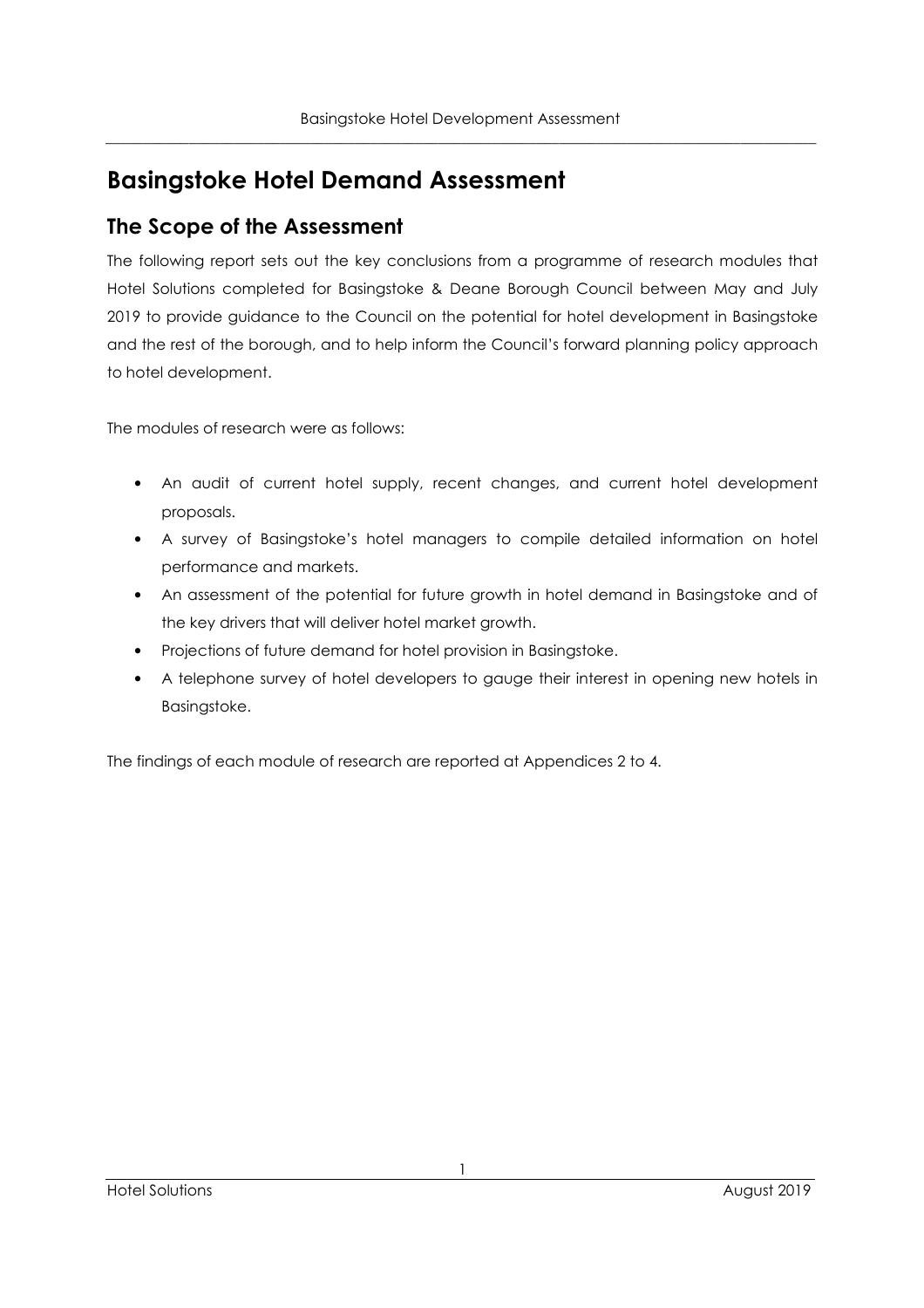## **Hotel Development Opportunities**

 Our analysis of the 3/4-star hotel market in Basingstoke, and the projections we have made for future growth in demand for hotel accommodation at this level in the town (Appendix 3) show no potential for additional new 3 or 4-star hotels in Basingstoke for the foreseeable future, over and above the new Village Hotel that will open at Basing View in 2020. The opportunities for 3/4- star hotel development will be primarily in terms of the refurbishment and possible re-branding of existing hotels, and perhaps repositioning of some of them as limited service budget, upper-tier budget or budget boutique hotels. Some of the hotel companies that we spoke to indicated an interest in such opportunities. Given the challenge of attracting weekend business and the highly competitive corporate market in the town, Basingstoke's existing 3 and 4-star hotels are already struggling to achieve good revpar results. The new Village Hotel will undoubtedly result in a much more competitive 3/4-star hotel market, adding further to the revpar challenge for existing hotels. Repositioning to a limited service offer should allow hotels to maintain their income levels but would reduce their operating costs and thus increase their profits. Limited service brands such as Holiday Inn Express, Hampton by Hilton and Ibis Styles could be good alternatives for some of the town's 3 and 4-star hotels,

 Our projections for future growth in budget hotel accommodation in Basingstoke show that market growth should support the consented additional bedrooms at the Premier Inn West Churchill Way, and may support a new budget hotel by 2025. Market growth looks unlikely to be able to support two new budget hotels unless they attract significant new business. The proposed budget hotels at the Chineham District Centre and proposed Moto MSA at Junction 6 of the M3, if they are both consented and progressed, are thus likely to result in a significantly more competitive budget hotel market in Basingstoke, impacting on existing hotels. Depending on what happens with these two budget hotel proposals, there could be scope for a budget hotel to be developed as part of the regeneration of Basingstoke Leisure Park. This would be a strong location for a budget hotel, given the potential to attract weekend leisure demand here.

 Beyond Basingstoke, the key opportunities for hotel development are in terms of the further development of the existing country house and golf hotels, through the addition of spa and leisure and function and wedding facilities, and possible development of additional bedrooms and perhaps alternative accommodation options such as lodges, cabins, pods, treehouses and glamping. They are already thinking along these lines. This is consistent with what is happening in other parts of the country in terms of the development of country house and golf hotels as resort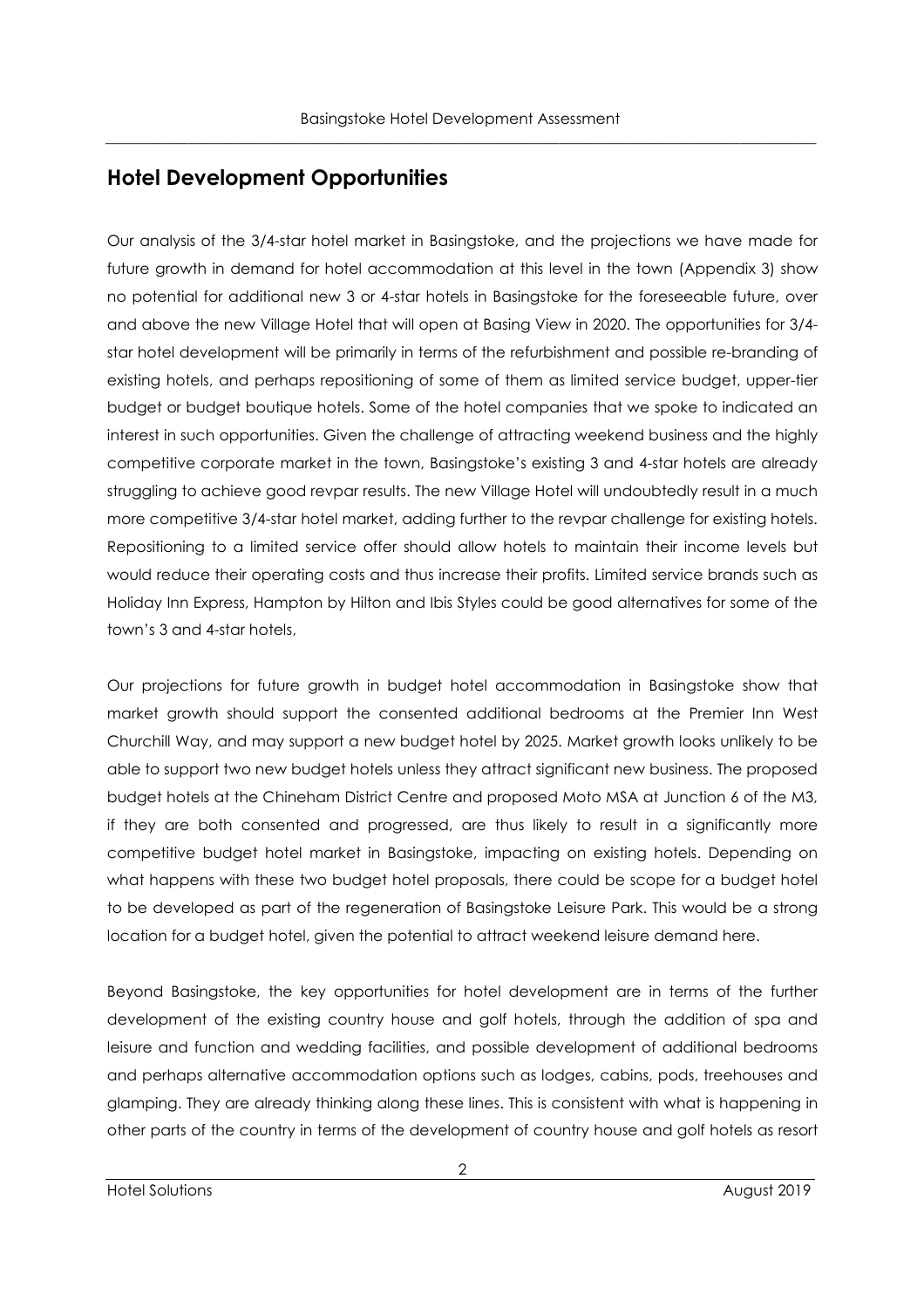destinations. There may also be scope for other golf courses to add hotel bedrooms and facilities – permission has recently been granted for the Bishopswood Golf Course to develop a small hotel - and possible scope for further country house hotels given suitable properties for conversion.

## **Planning Policy Implications**

 The planning policy implications of our analysis of the future potential for hotel development in Basingstoke and the rest of the borough are as follows:

- • There is no need to allocate sites for hotel development in Basingstoke, as the new Village Hotel at Basing View and proposed budget hotels at Chineham District Centre and the proposed Moto MSA at Junction 6 of the m3, if consented, will more than meet the projected potential for additional hotel provision through until 2030.
- • While national planning policy guidance identifies hotels as a town centre use, in considering the sequential assessment relating to hotel planning applications, the Council's planners need to be aware that the opportunities for hotel development in Basingstoke re primarily on the outskirts of the town linked to specific drivers of demand – Basingstoke Leisure Park, Basing View and other business parks, Chineham District Centre, the proposed Moto MSA – rather than in the town centre.
- The Basingstoke Hotel Development Assessment shows a likely oversupply of hotel provision at the 3/4-star level for the next 10 years, following the opening of the new Village Hotel at Basing View, and only limited and longer-term potential for additional budget hotel rooms. Any new hotel proposals that may come forward in the next 5 years are thus likely to have an impact on existing stock. The effect of a new hotel on existing hotels is not a material consideration in assessing hotel planning applications, however. Impact assessments are not therefore required to support applications.
- • The opportunities for 3/4-star hotel development in Basingstoke, and more widely in the borough, are primarily for the development of existing hotels in terms of the re-branding and possible repositioning as limited service hotels of Basingstoke's 3 and 4-star hotels, and the development of country house and golf hotels through the addition of spa and leisure and function and wedding facilities, additional bedrooms, and perhaps alternative types of accommodation unit. A policy approach that supports the development of existing hotels would thus be helpful.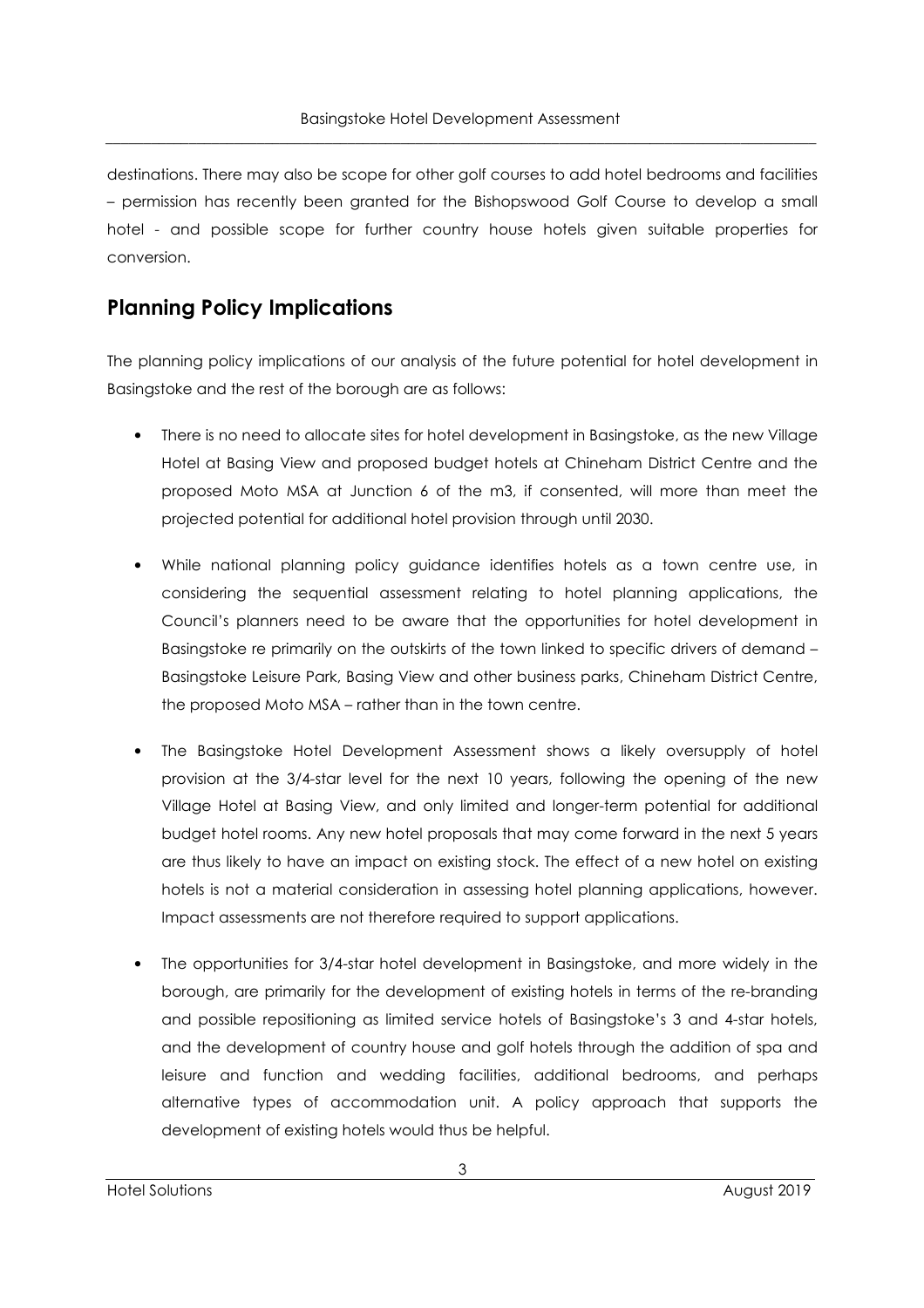## **Requirements for Council Intervention**

 In terms of proactive interventions by the Borough Council to support the growth of Basingstoke's hotel market, the key priorities are to:

- • Attract new companies to the town that will generate strong demand for hotel accommodation, and support the expansion of existing companies.
- • Boost weekend leisure demand for hotel accommodation in the town through:
	- o The regeneration of Basingstoke Leisure Park;
	- o The development of events and festivals that have the capacity to attract overnight stays.

 The Borough Council could also consider direct investment in a new budget hotel, perhaps at Basingstoke Leisure Park, as a means of generating an income stream for the Council. Local authorities across the country are increasing looking at hotel investment for this purpose, especially through Public Works Loan Fund financing of hotel projects that are then leased to hotel operators. Appendices 5 and 6 provide further information.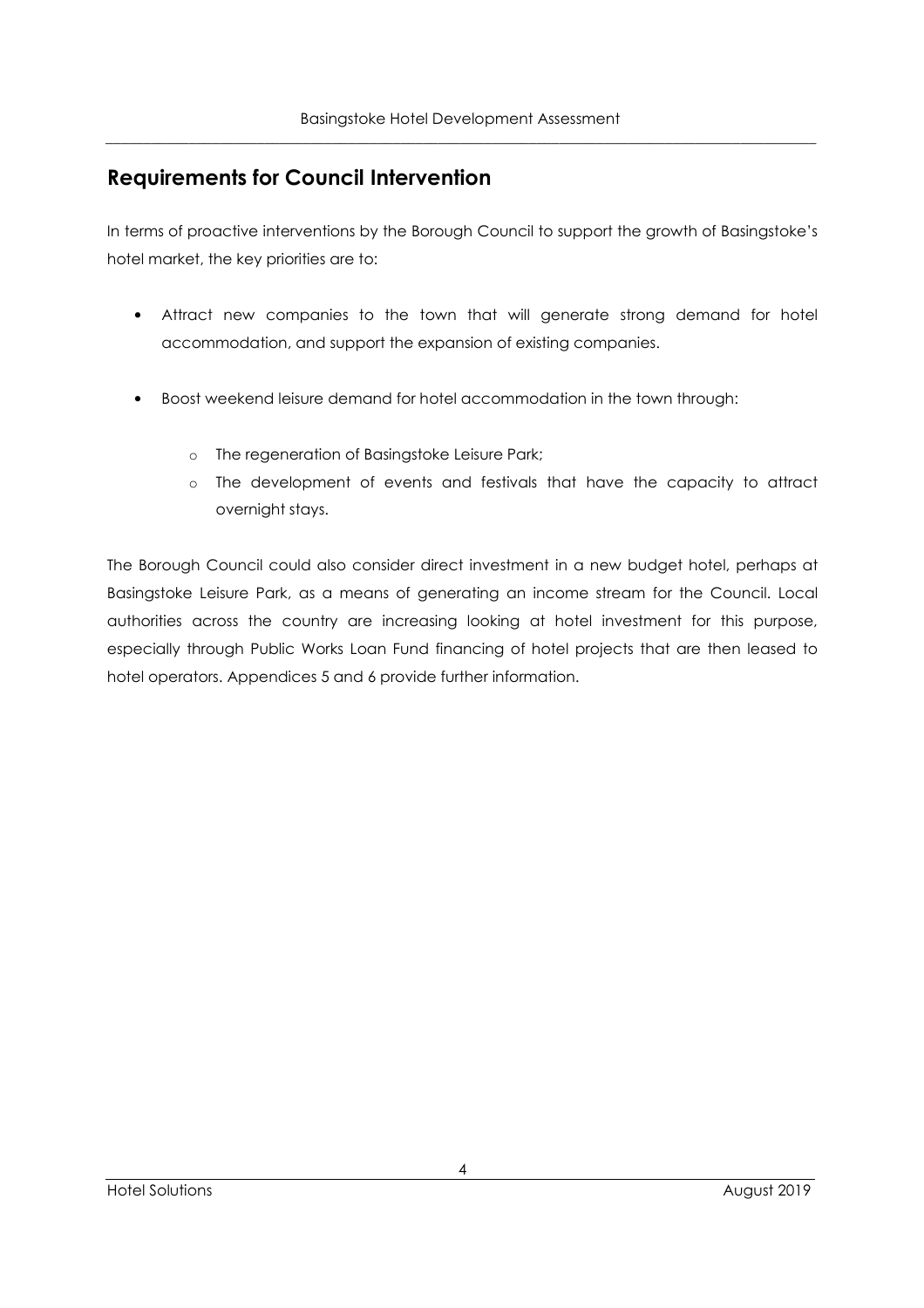## **APPENDICES**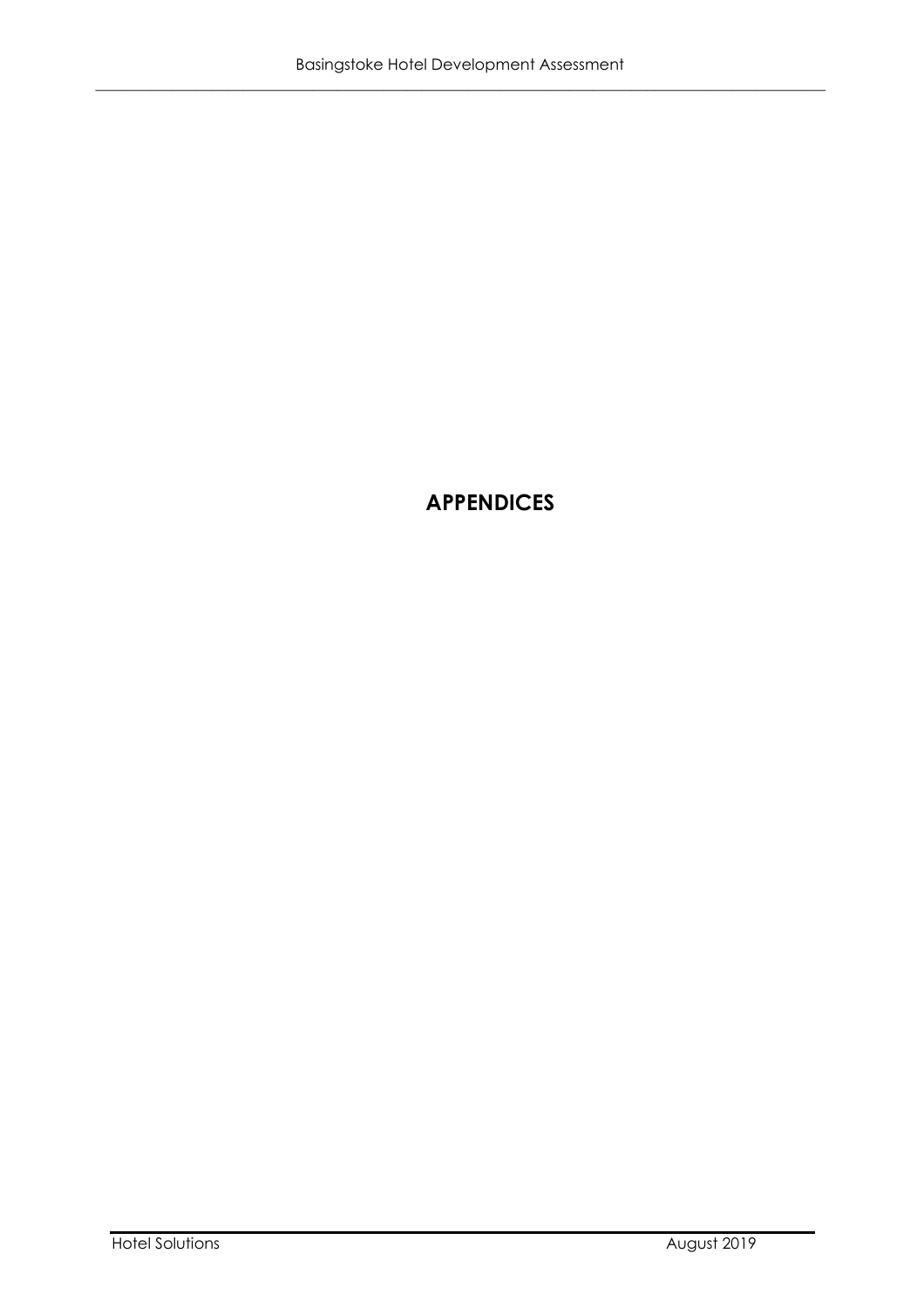## **APPENDIX 1**

## **LOSSARY OF HOTEL DEFINITIONS**

**\_\_\_\_\_\_\_\_\_\_\_\_\_\_\_\_\_\_\_\_\_\_\_\_\_\_\_\_\_\_\_\_\_\_\_\_\_\_\_\_\_\_\_\_\_\_\_\_\_\_\_\_\_\_\_\_\_\_\_\_\_\_\_\_\_\_\_\_\_\_\_\_\_\_\_\_\_\_** 

### **Types of Hotel**

#### **Budget**

 Branded limited service hotels with clean and comfortable standardised en-suite bedrooms with TV and tea and coffee making facilities and paid for Wi-Fi but otherwise limited in-room provision or services such as guest toiletries or room service. Will locate in a wide range of locations from major cities to smaller towns, seaside resorts and airport locations. Size will vary significantly by location. Tend to be larger hotels (100-200 bedrooms) in major cities and smaller hotels (50-60 bedrooms) in provincial town locations. Key markets are contractors, business visitors, families visiting for leisure breaks, people attending weddings and family parties, people visiting friends and relatives, and in town and city centres clubbers staying overnight after an evening out.

Key budget hotel brands in the UK are Travelodge, Premier Inn, Ibis

 Economy budget brands (with a more basic bedroom product) include Ibis Budget, Zip by Premier Inn, Campanile and Easyhotel

#### **Upper-Tier Budget**

 Branded limited service hotels that have a higher quality, 3-star standard bedroom offer than standard budget hotels, but still few hotel services and facilities. Appeal to both business and leisure markets.

Key brands are Holiday Inn Express and Hampton by Hilton.

#### **3 Star**

 A full-service hotel that offers a restaurant and bar also open to the public, usually function/conference/banqueting facilities, and often leisure. Branded offers would tend to be 120-150 rooms+, but independent hotels may be smaller in size. Will locate in city centres and out of town where there are significant drivers of demand such as business parks. Local corporate demand and government business are the key midweek markets for 3-star hotels. Weekend markets are weekend breaks and weddings business. Some hotels will take group tours.

Brand examples include Holiday Inn, Hilton Garden Inn, Village, Jury's Inn, Park Inn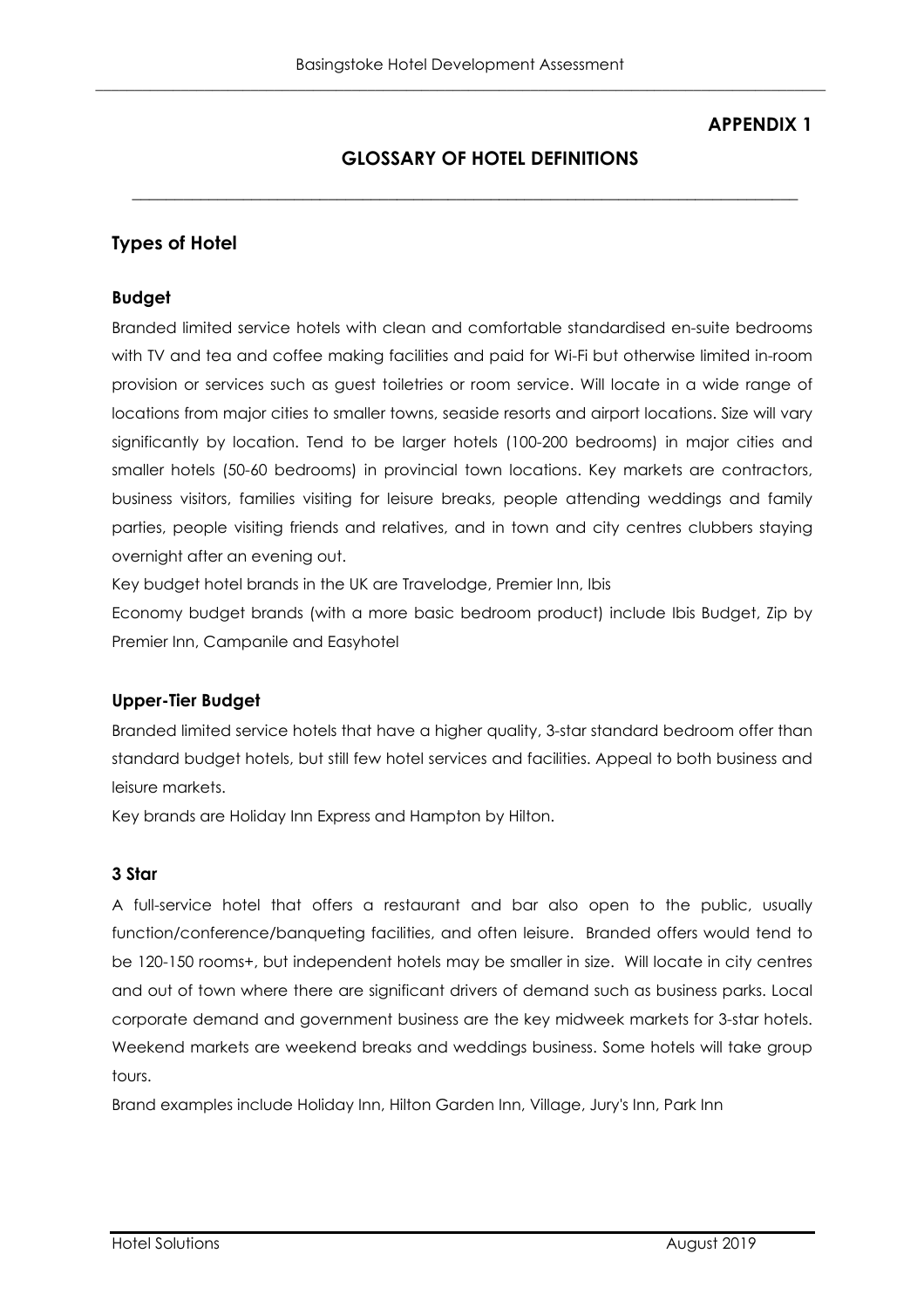#### **4 Star**

 A full-service hotel but with a higher specification and larger bedrooms than 3 star hotels, usually offering bath and shower, telephone, internet connection, and a wider range of services including full room service and porterage, 24-hour reception, a quality restaurant, bar, a range of meeting rooms and business services, and a health and fitness centre. These tend to be large hotels, over 150 rooms, and sometimes up to 250 rooms+. Major city centres are the preferred locations. Trade at the top end of the market. Also attract residential conferences in the week. Weekend demand is for weekend break stays and related to weddings and functions. Not usually in the group tour market.

Brand examples include Marriott, Crowne Plaza, Hilton, Radisson Blu, Novotel, Doubletree by Hilton, Copthorne, Millennium, Pullman, Macdonald

#### **Boutique**

 High quality hotels that feature contemporary design and a good food offer, although not usually fine dining. They are often relatively small independent hotels or part of small local of boutique hotels. National brands are also developing larger format branded boutique hotels (100+ rooms) and compete with 4-star hotels but achieve a premium on their rate due to their style and service. Strong appeal for leisure break stays. Brand examples include Malmaison, Hotel du Vin, Hotel Indigo

#### **Country House Hotels**

 A quality hotel, often a building of character, set in extensive grounds in a rural setting. Most are luxuriously appointed and the rooms frequently have special features often targeted at the leisure rather than the business guest. Some may have health and fitness facilities, swimming pools and spas and may be able to offer or arrange country sport activities such as clay pigeon shooting, falconry, horse riding and fishing. A number of country house hotels have added cookery schools. The atmosphere of a country house hotel should be one of relaxation, comfort and style. Strong appeal for leisure break stays and weddings. Residential conferences are often the key midweek market.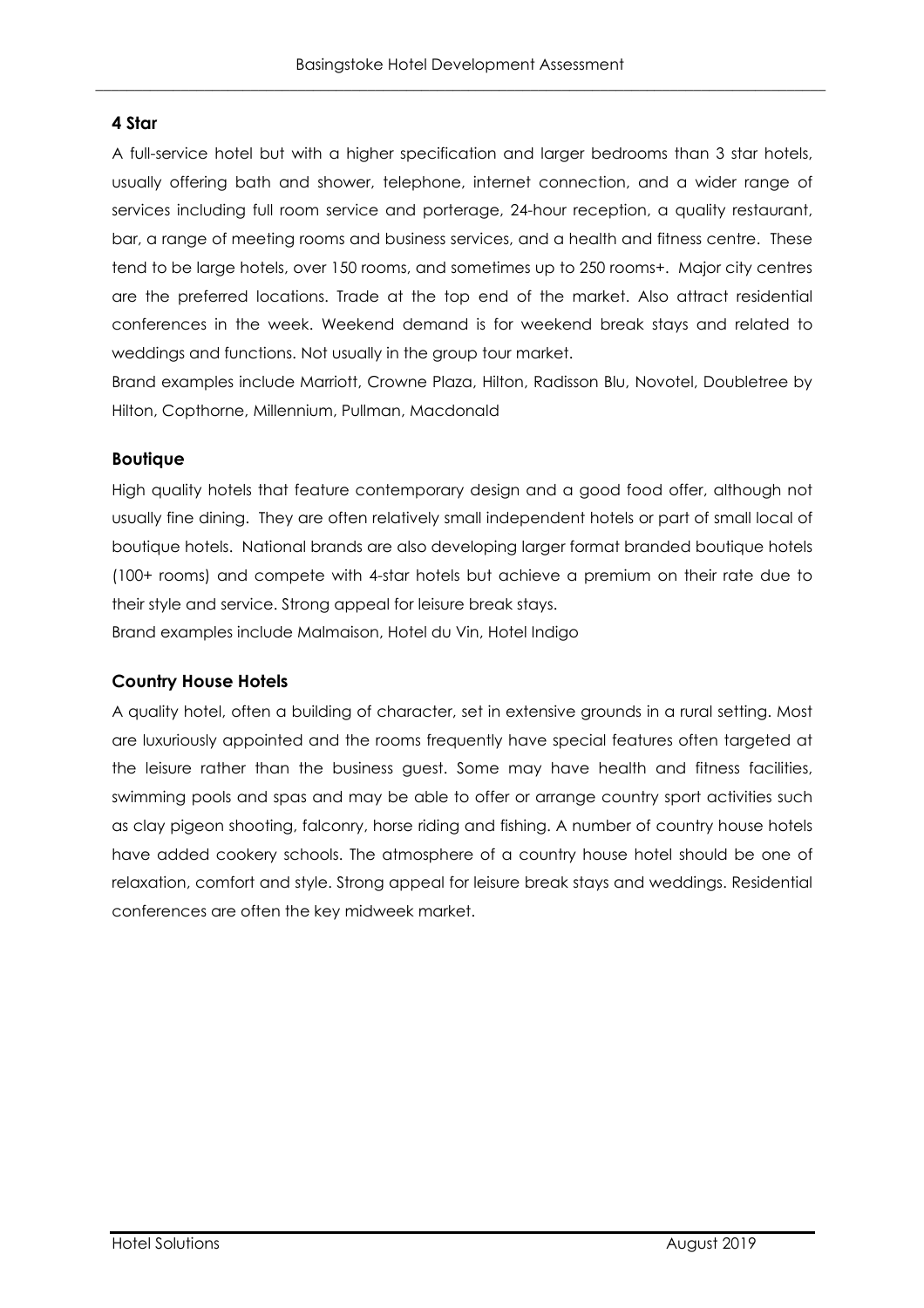#### **olf Hotels and Resorts**

 Hotels attached to or developed with a golf course that can range considerably in their standard and the facilities on offer. Usually they would be at least 3 star in standard, and can be developed to 4 star and luxury standards, especially if in association with a championship course. As with country house hotels and other destination hotel offers that are more remotely located, most would usually offer, restaurants, bars, function/banqueting rooms, full leisure centres, often spas, and may also have other specialist facilities such as golf academies. Some also have shared ownership lodges in their grounds. Strong appeal for golf, leisure and spa breaks. Residential conferences are often the key midweek market. Brand Examples include De Vere, MacDonald, Marriott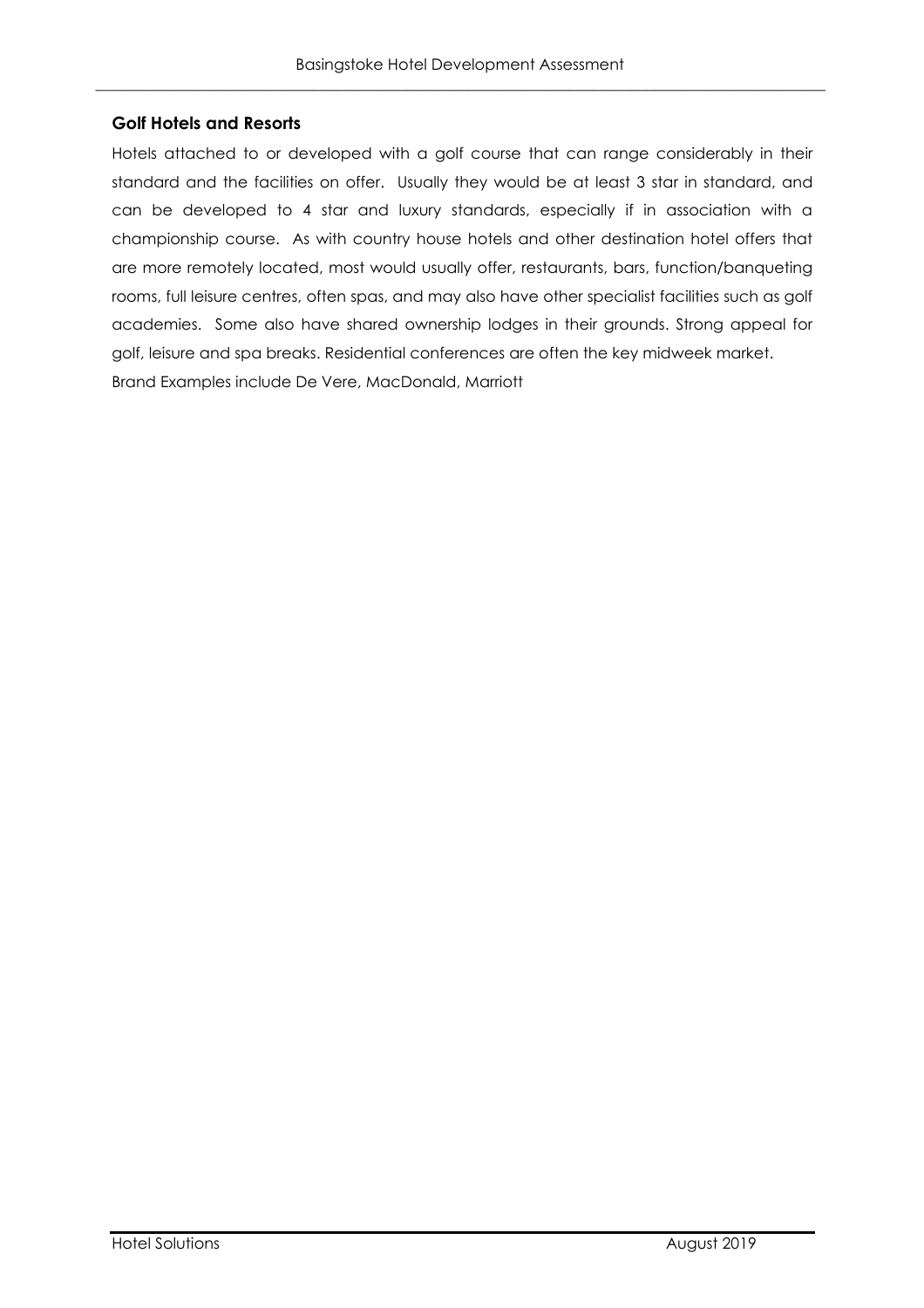## **APPENDIX 2 BASIN STOKE HOTEL MARKET FACT FILE**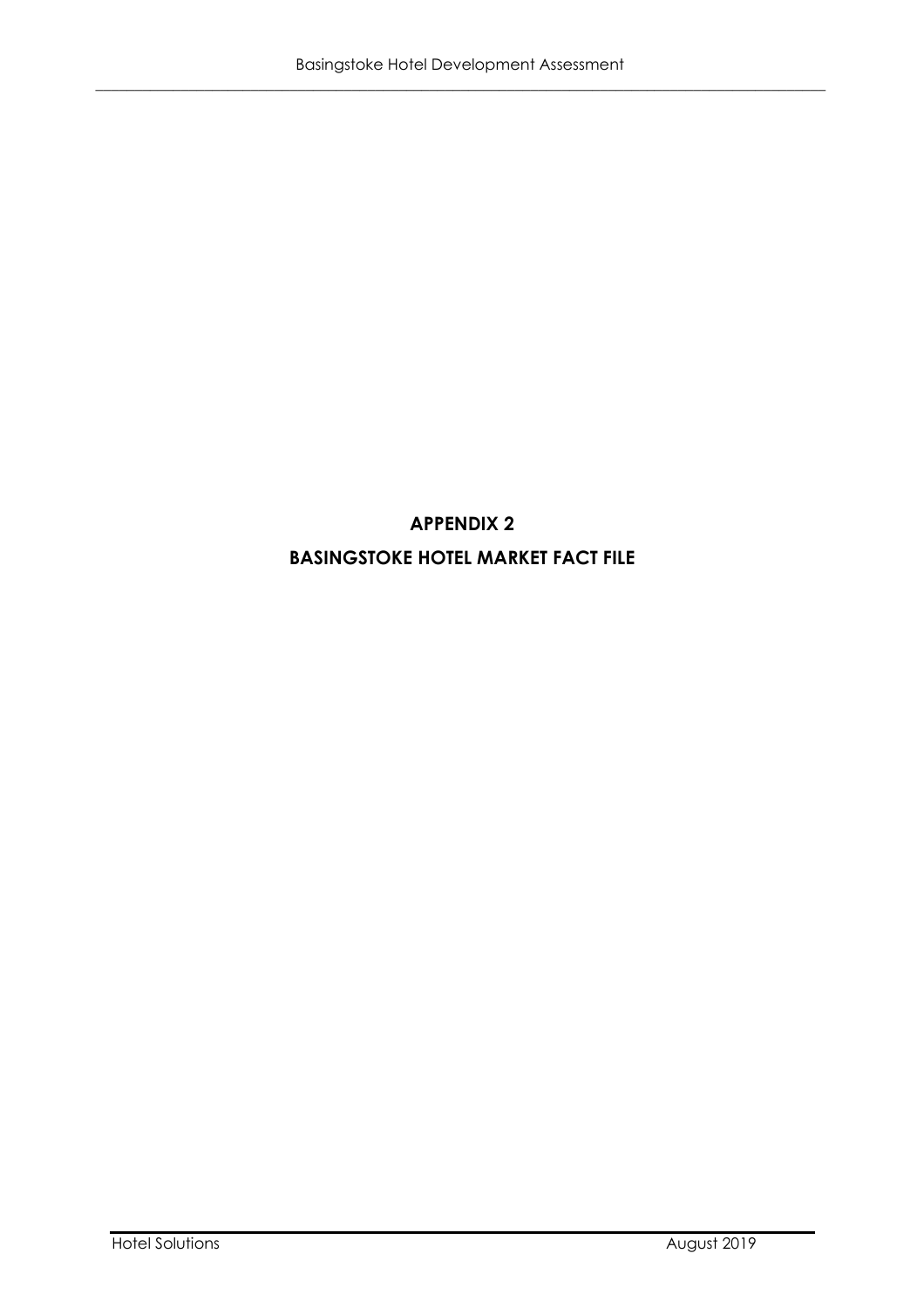# BASINGSTOKE HOTEL MARKET FACT FILE

 **August 2019**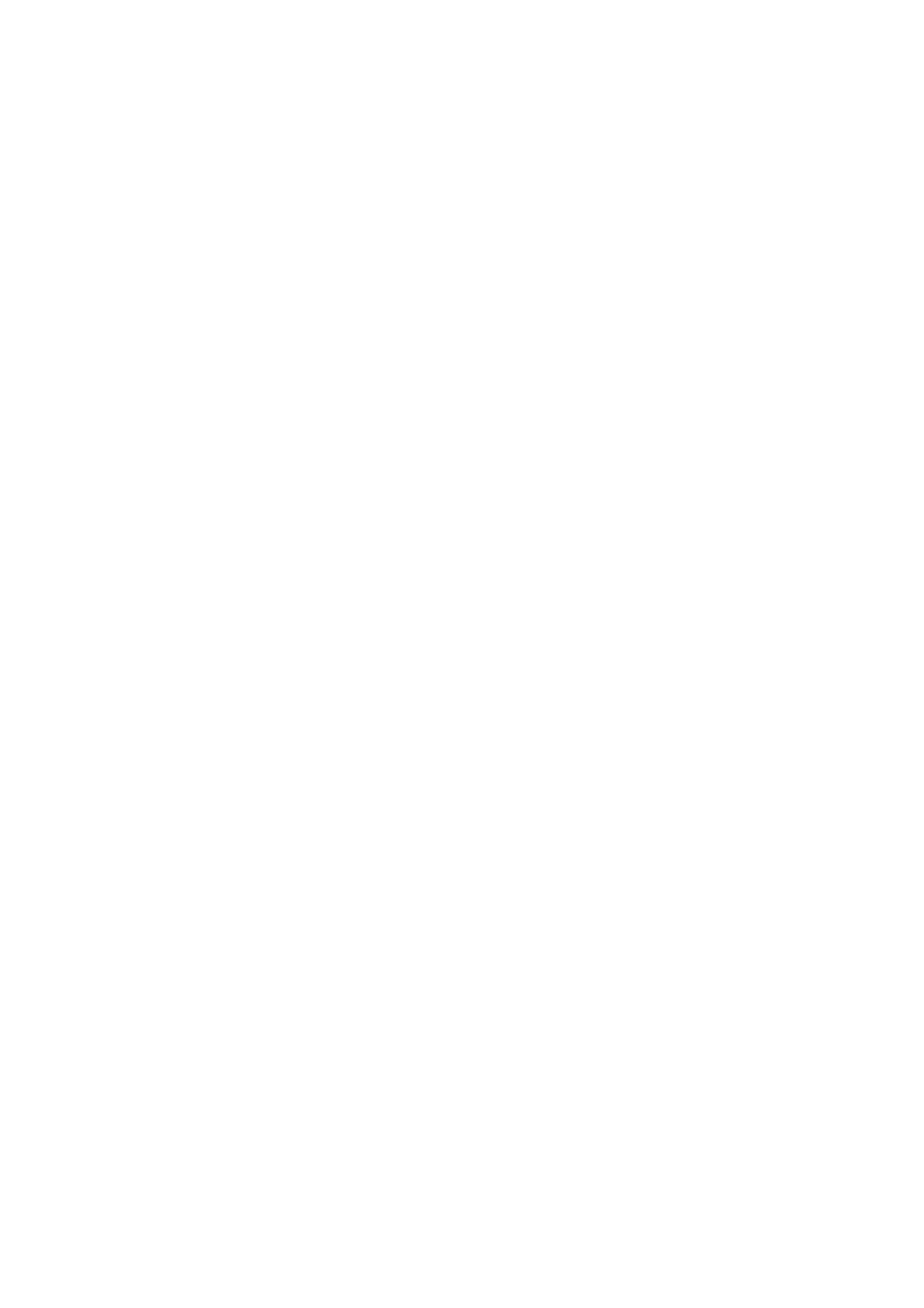## **Occupancy, Achieved Room Rates and Revpar**

- • Average annual room occupancies, achieved room rates and revpar figures for Basingstoke hotels for 2016, 2017 and 2018 are summarised in the table overleaf.
- • 3/4-star hotel performance in Basingstoke has been well below the national averages for UK provincial 3/4-star chain hotels for the last 3 years in terms of room occupancy, achieved room rates<sup>1</sup> and revpar<sup>2</sup>. This is primarily due to the lack of weekend demand in Basingstoke but also a relatively weak Monday and Thursday night corporate hotel market in the town. 4-star hotels generally trade at higher achieved room rates than 3-star hotels but there is very little difference in occupancy performance by standard of hotel.
- • Room occupancies are stronger for Basingstoke's budget hotels but are not as high as in other parts of Hampshire, where budget hotels are typically achieving annual room occupancies of over 80%.
- • There is very little difference in revpar performance between Basingstoke's 3/4-star hotels and the town's budget hotels, due to the low room occupancies that 3/4-star hotels achieve.
- • 4-star hotels in other parts of the borough trade at lower room occupancies but higher room rates.
- • 3/4-star hotel performance in the town has been largely flat over the last three years. While annual room occupancies have gradually increased, achieved room rates dropped slightly in 2018 as some hotels reduced their corporate rates in the more competitive corporate market that has resulted following the closure of a number of major companies in Basingstoke, most notably Shire, which has relocated from Chineham to Reading. This is in sharp contrast to the national trend, which has seen achieved room rates for 3/4-star chain hotels increase to reach record levels in 2018. With hotel revenues static, but operating costs rising fast, annual profits have reduced for some of Basingstoke's 3/4-star hotels.
- • Budget hotel occupancies in Basingstoke reduced in 2017 and 2018, while achieved room rates have steadily grown.

 1. The amount of rooms revenue (excluding food and beverage income) that hotels achieve per **occupied**  room net of VAT, breakfast (if included) and discounts and commission charges.

 2. The amount of rooms revenue (excluding food and beverage income) that hotels achieve per **available**  room net of VAT, breakfast (if included) and discounts and commission charges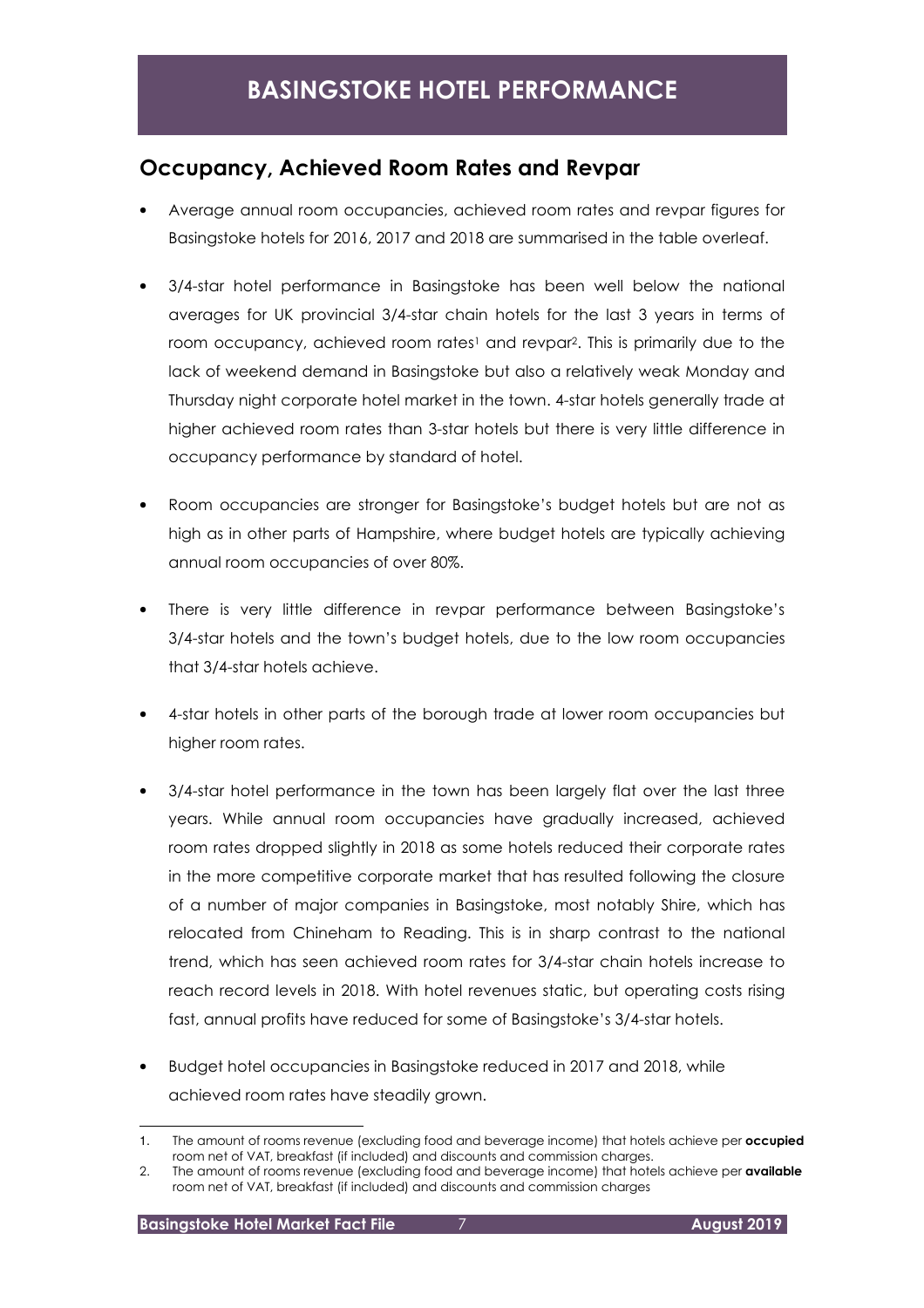#### **BASIN STOKE HOTEL PERFORMANCE 2016-2018**

| Location/Standard of Hotel                               | <b>Average Annual</b><br><b>Room Occupancy</b><br>% |      |      | <b>Average Annual</b><br><b>Achieved Room</b><br>Rate <sup>6</sup> £ |       |       | <b>Average Annual</b><br>Revpar <sup>7</sup><br>£ |       |       |
|----------------------------------------------------------|-----------------------------------------------------|------|------|----------------------------------------------------------------------|-------|-------|---------------------------------------------------|-------|-------|
|                                                          | 2016                                                | 2017 | 2018 | 2016                                                                 | 2017  | 2018  | 2016                                              | 2017  | 2018  |
| UK Provincial 3/4 Star Chain Hotels <sup>1</sup>         | 75.6                                                | 76.5 | 76.7 | 83.22                                                                | 86.43 | 88.95 | 62.66                                             | 66.14 | 68.19 |
| UK Provincial Hotels (All Standards) <sup>2</sup>        | 76                                                  | 76   | 76   | 69                                                                   | 71    | 72    | 52                                                | 54    | 55    |
| Basingstoke 3/4 Star Hotels <sup>3</sup>                 | 65.8                                                | 66.7 | 67.5 | 78.54                                                                | 78.85 | 77.93 | 51.67                                             | 52.60 | 52.64 |
| Basingstoke & Deane Borough 3/4 Star Hotels <sup>4</sup> | 64.0                                                | 64.5 | 65.4 | 78.63                                                                | 79.86 | 79.17 | 50.34                                             | 51.55 | 51.75 |
| Basingstoke Budget Hotels <sup>5</sup>                   | 81.2                                                | 78.6 | 77.4 | 61.92                                                                | 63.07 | 64.50 | 50.29                                             | 49.59 | 49.95 |

Source: Hotel Solutions survey of Basingstoke May-July 2019

Notes

- 1. Source: TRI Hotstats UK Chain Hotels Market Review
- 2. Source: STR Global
- 3. Sample: Crowne Plaza, Apollo, Hampshire Court, Audley's Wood, Holiday Inn, Red Lion
- 4. Sample: Crowne Plaza, Apollo, Hampshire Court, Audley's Wood, Holiday Inn, Red Lion, Sandford Springs, Oakley Hall
- 5. Sample: Premier Inn Basingstoke West Churchill Way, Premier Inn Basingstoke Town Centre, Travelodge Basingstoke
- 6. The amount of rooms revenue (excluding food and beverage income) that hotels achieve per occupied room net of VAT, breakfast (if included) and discounts and commission charges.
- 7. The amount of rooms revenue (excluding food and beverage income) that hotels achieve per available room net of VAT, breakfast (if included) and discounts and commission charges.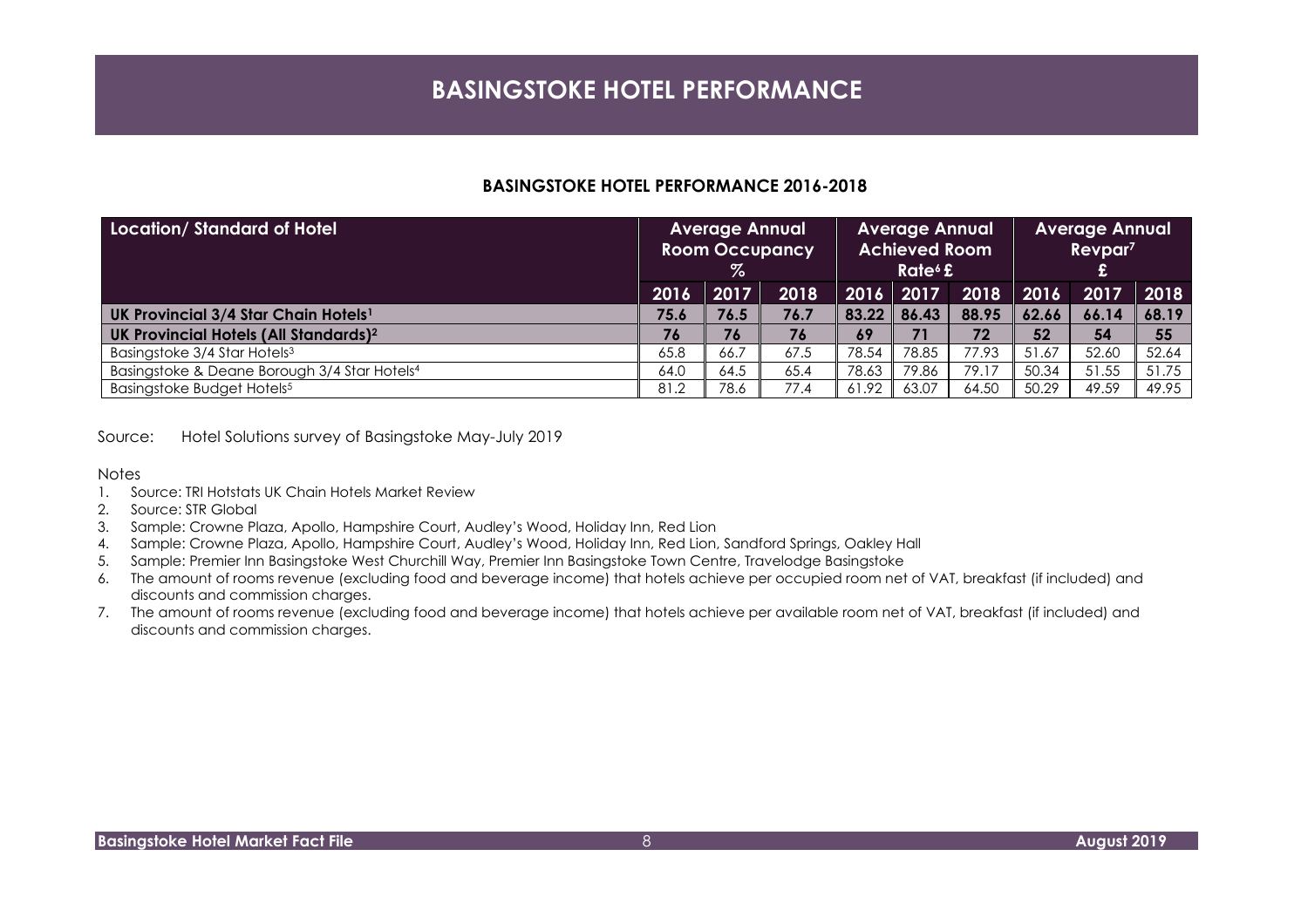## **Patterns of Demand**

- • 3/4-star hotel occupancies and room rates in Basingstoke peak sharply on Tuesday and Wednesday nights, when the town's 3/4-star hotels frequently trade at full occupancy and turn business away. Monday night occupancies are lower, typically 40-75%, and room rates also drop on a Monday. 3/4-star hotel occupancies and room rates are lower still on Thursday nights, and tend to be much more variable.
- • Weekend occupancies and room rates are low for Basingstoke's 3/4-star hotels. Saturday nights are the strongest weekend night, when room occupancies typically run at 65-75%. Friday night occupancies are lower, typically 50-60%, and Sunday night occupancies are very low, usually no more than 30-40%. Weekend occupancies are stronger in the summer but can be very low in the winter.
- • Patterns of demand for Basingstoke's budget hotels are very similar. They also achieve very high occupancies on Tuesday and Wednesday nights. Monday nights are also strong for two of the town's budget hotels, due to contractor business. Thursday night occupancies are generally lower. Weekend occupancies are stronger than for 3/4-star hotels. The town's budget hotels generally fill on Saturday nights. Friday night occupancies are not as strong, and Sunday nights are usually very quiet. Weekend occupancies are stronger in the summer.
- Trading patterns are similar for the borough's other country house and golf hotels.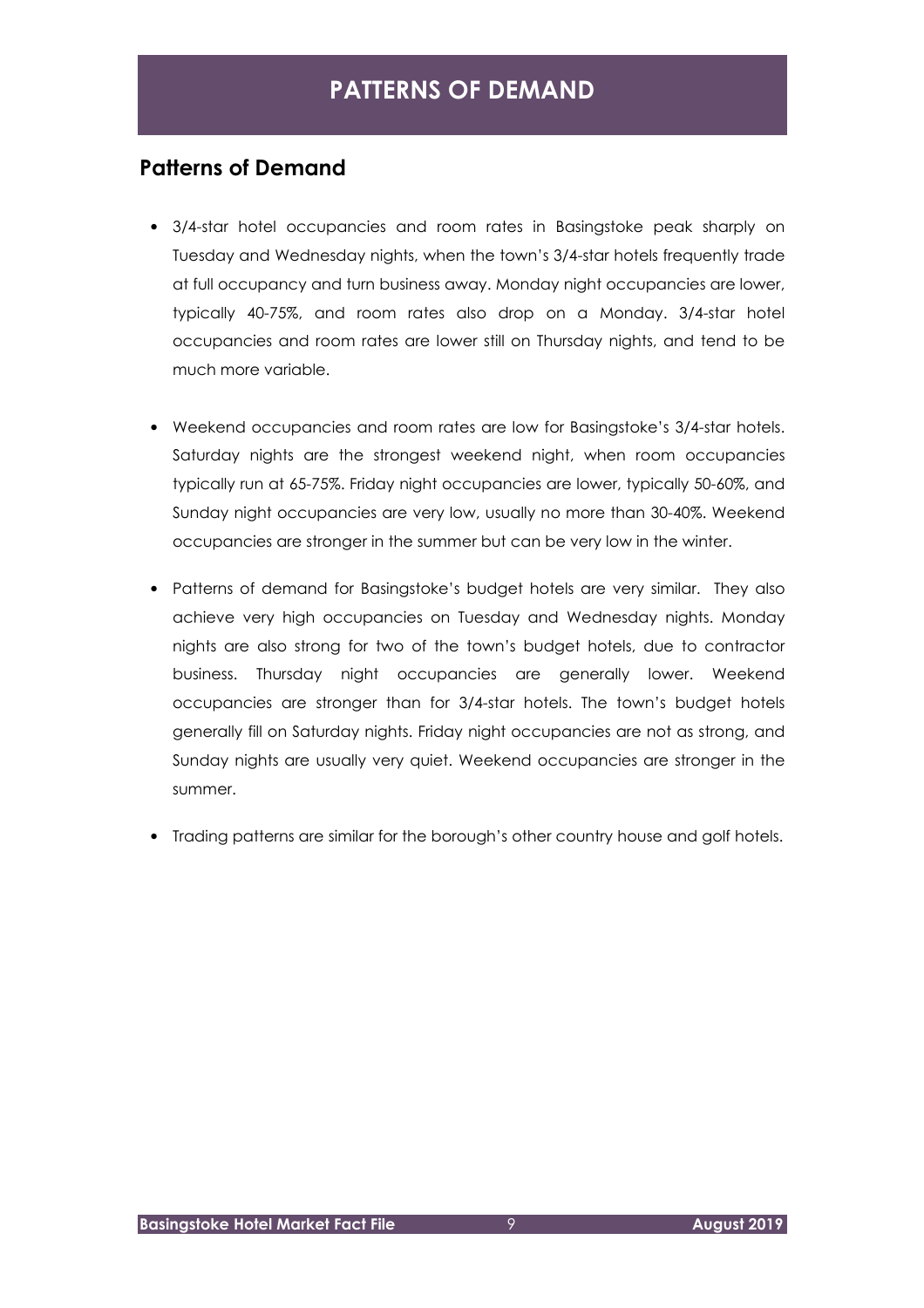## **Midweek Markets**

- • Corporate demand from companies in Basingstoke is the key midweek market for Basingstoke's 3/4-star hotels, accounting for around 90-95% of their midweek occupancy. The corporate market in Basingstoke is largely a series of micro corporate markets, with hotels primarily catering for demand from companies on the business parks in their immediate vicinity. Basingstoke 3/4-star hotels no longer attract corporate demand from Andover companies since the opening of new hotels here, or from Hook following the closure of Virgin Media's operations here.
- • There is some long-stay corporate business in Basingstoke, which now appears to be accommodated primarily by the town's serviced apartments. Only one hotel reported catering for long-stay corporate demand.
- • One hotel reported attracting some demand from corporate visitors that commute up to London.
- • Residential conferences are an important midweek market for the borough's country house hotels. The lack of availability and high room rates on Tuesday and Wednesday nights tends to block Basingstoke 3/4-star hotels out to this market.
- • Three hotels reported attracting some midweek leisure, spa or golf break business in the summer months.
- • Basingstoke 3/4-star hotels attract some displaced corporate business from Farnborough during the Farnborough Air Show, when it is held every other year. They also attract some displaced corporate business from Southampton during the Southampton Boat Show, and from Bracknell during Royal Ascot.
- Depending on their location and whether they offer on-site parking, Basingstoke's budget hotels attract a mix of local corporate demand and contractor business. Contractors tend to stay more in the hotels on the outskirts of the town that can offer free on-site parking.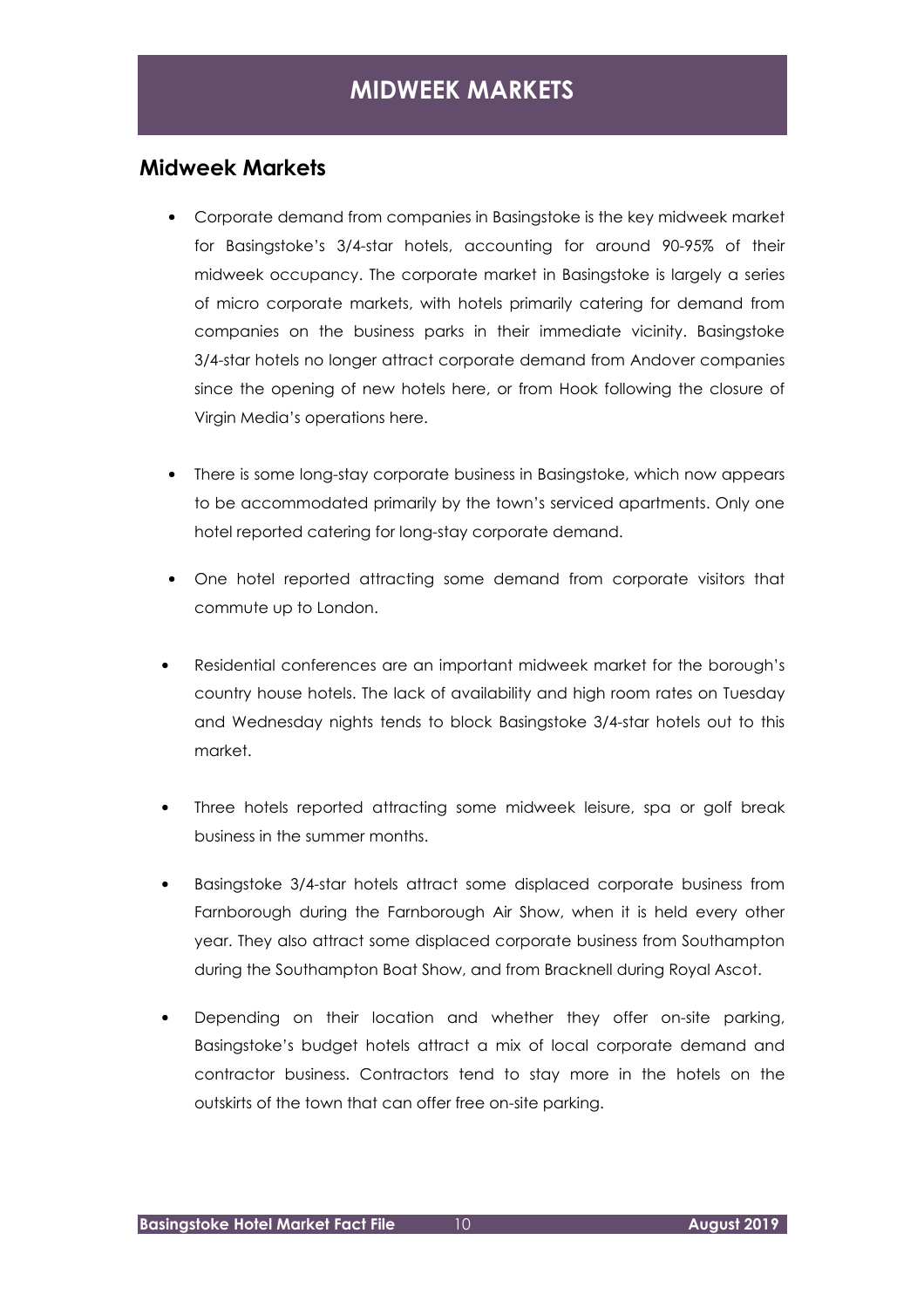## **Weekend Markets**

- • Family leisure breaks are the main weekend market for Basingstoke's branded 3 and 4-star hotels. This is primarily rate-driven business that hotels attract through advance purchase rates and discounted offers promoted through their company leisure break marketing programmes and third party websites. Legoland Windsor and Peppa Pig World/ Paulton's Park are the key visitor attractions that Basingstoke's branded hotels promote to attract families for weekend break stays.
- • Basingstoke's non-branded 3 and 4-star hotels attract very little leisure break business. One attracts some demand through third party websites that promote Legoland and Paulton's Park leisure break packages.
- • Two hotels that have spas attract some weekend spa break business through discounted spa break packages that they promote through the main spa break deal sites.
- • Weekend breaks are a key weekend market for the borough's country house hotels that they attract because of their offer, acting very much as the destination for a weekend stay. Winchester, Bombay Sapphire and the New Forest are also draws for weekend break stays at the borough's country house hotels.
- Golf breaks are a key weekend market for the Sandford Springs Hotel.
- • Weddings are the main source of weekend occupancy for the borough's country house hotels. Wedding parties are also the key weekend market for Basingstoke's independent 3 and 4-star hotels, and an important secondary weekend market for other hotels in the town.
- • Events, dinners, parties and exhibitions held at The Hampshire Arena at the Hampshire Court Hotel generate weekend bedroom business for this hotel. Other hotels also generate some weekend business from tribute nights, dinner dances, Christmas parties and other functions that they hold.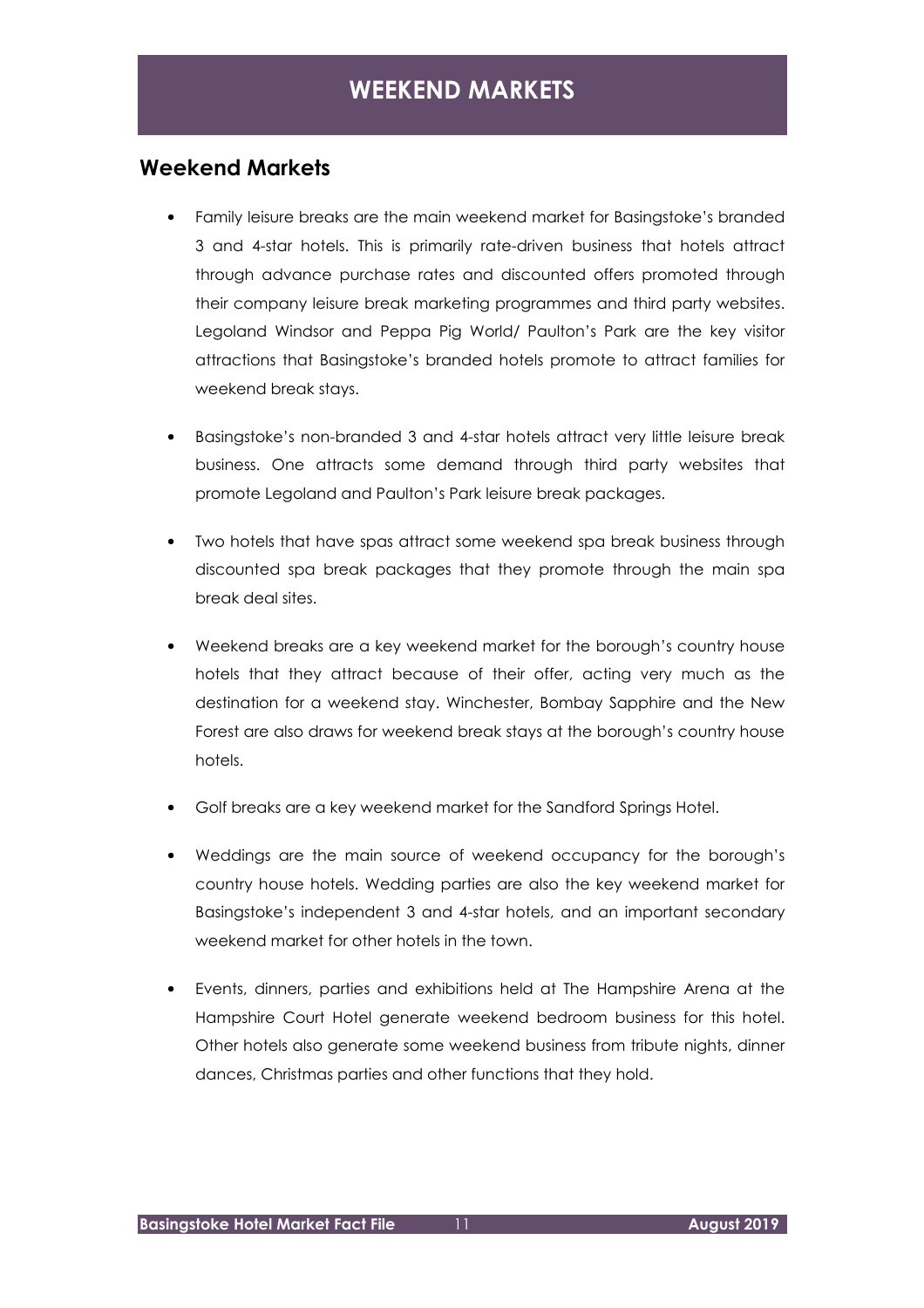## **WEEKEND MARKETS**

- • UK group tours are a further weekend market for some of Basingstoke's 3/4-star hotels. This is low-rated business that hotels largely take in the absence of other weekend demand. Key draws for group tours are Winchester, Salisbury, Legoland Windsor, Highclere Castle, Jane Austen's house and Winchester Christmas Market. Some group tours also use Basingstoke hotels as a base for going into London.
- • Families visiting Basingstoke Leisure Park are the key weekend market for Basingstoke's budget hotels. Other weekend markets are people attending weddings and other family occasions, and people visiting friends and relatives. One budget hotel reported also attracting some weekend demand from families coming for Peppa Pig World at Paulton's Park.
- • Events that generate weekend demand for hotels in Basingstoke are:
	- o Farnborough Air Show, every other year;
	- o Carfest;
	- o Jalsa Salana Muslim Convention, near Alton;
	- o Ice skating competitions at the Planet Ice Arena at the Basingstoke Leisure Park (for budget hotels);
	- o Winchester Christmas Market (group tours).
- • One town centre hotel reported attracting some demand from people coming to see shows and productions at the Haymarket and Anvil Theatres, together with some business from Hampshire's Octoberfest at Basingstoke Cricket Club.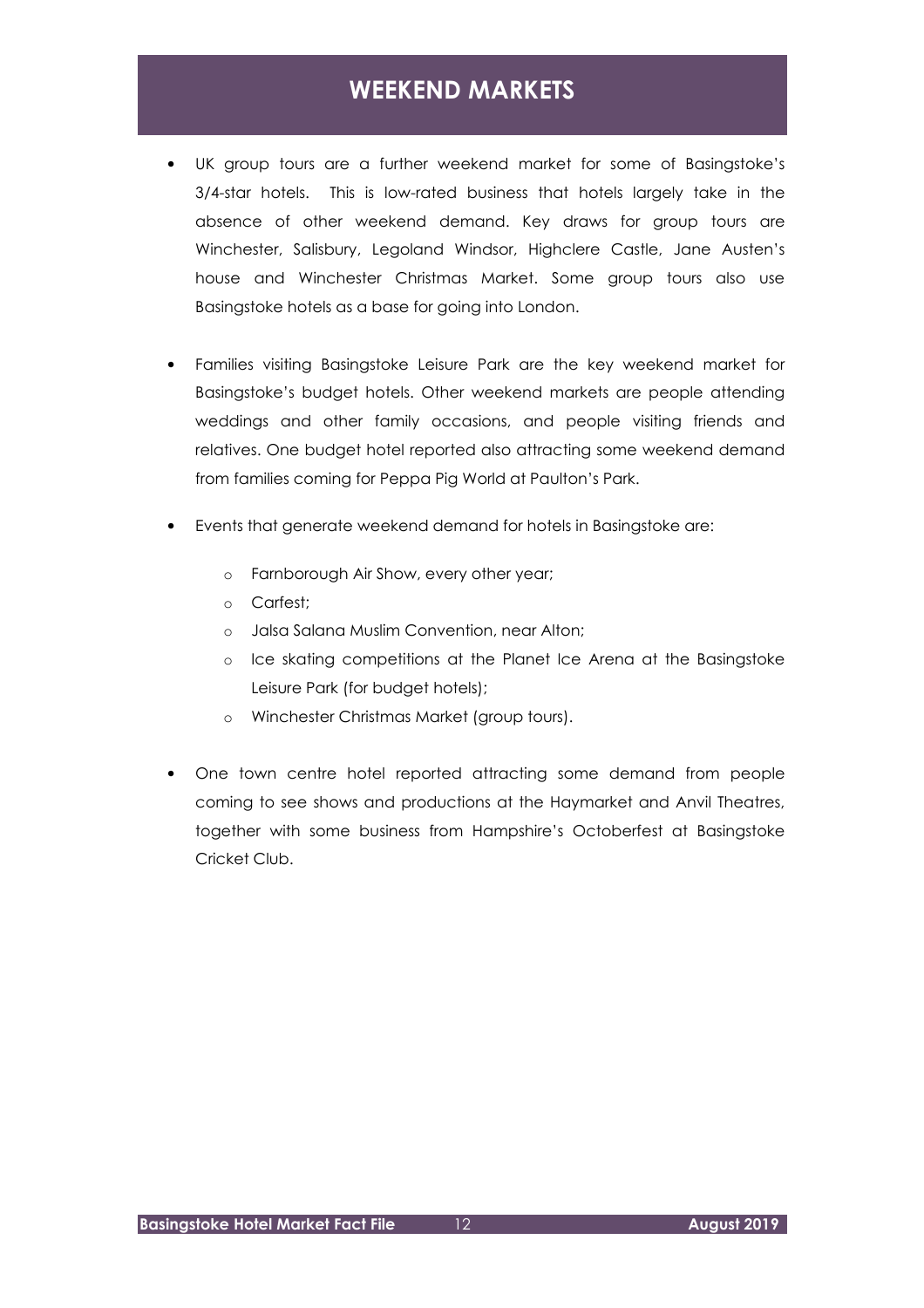## **MARKET TRENDS**

## **Market Trends**

- • Corporate demand for hotel accommodation in Basingstoke has reduced in the last two years as a result of the closure of a number of major companies in the town. Thales and Shire closed its Basingstoke operations in 2017, resulting in the loss of 670 jobs. Motorola closed its Basingstoke offices in 2018. In addition, Basingstoke hotels are no longer attracting corporate business from Andover companies since the opening of new hotels here, and no longer attract corporate business from Hook following the closure of Virgin Media's offices here. The result of these trends has been a more competitive corporate hotel market in Basingstoke, with hotels having to cut corporate rates to maintain a share of local corporate demand.
- • Residential conference business has reduced in 2019 for a number of Basingstoke hotels, largely due to the current Brexit uncertainty, which has resulted in a general downturn in this market across the country.
- • A number of the borough's hotels reported a downturn in weddings business in 2019. One reported an increase however, and 2020 looks like being a much stronger year for weddings.
- Leisure break business has increased for three hotels and remained static for another.
- • Basingstoke hotels have seen a reduction in displaced corporate demand from Farnborough and Southampton during the Farnborough Air Show and Southampton Boat Show as a result of new hotel openings in these locations.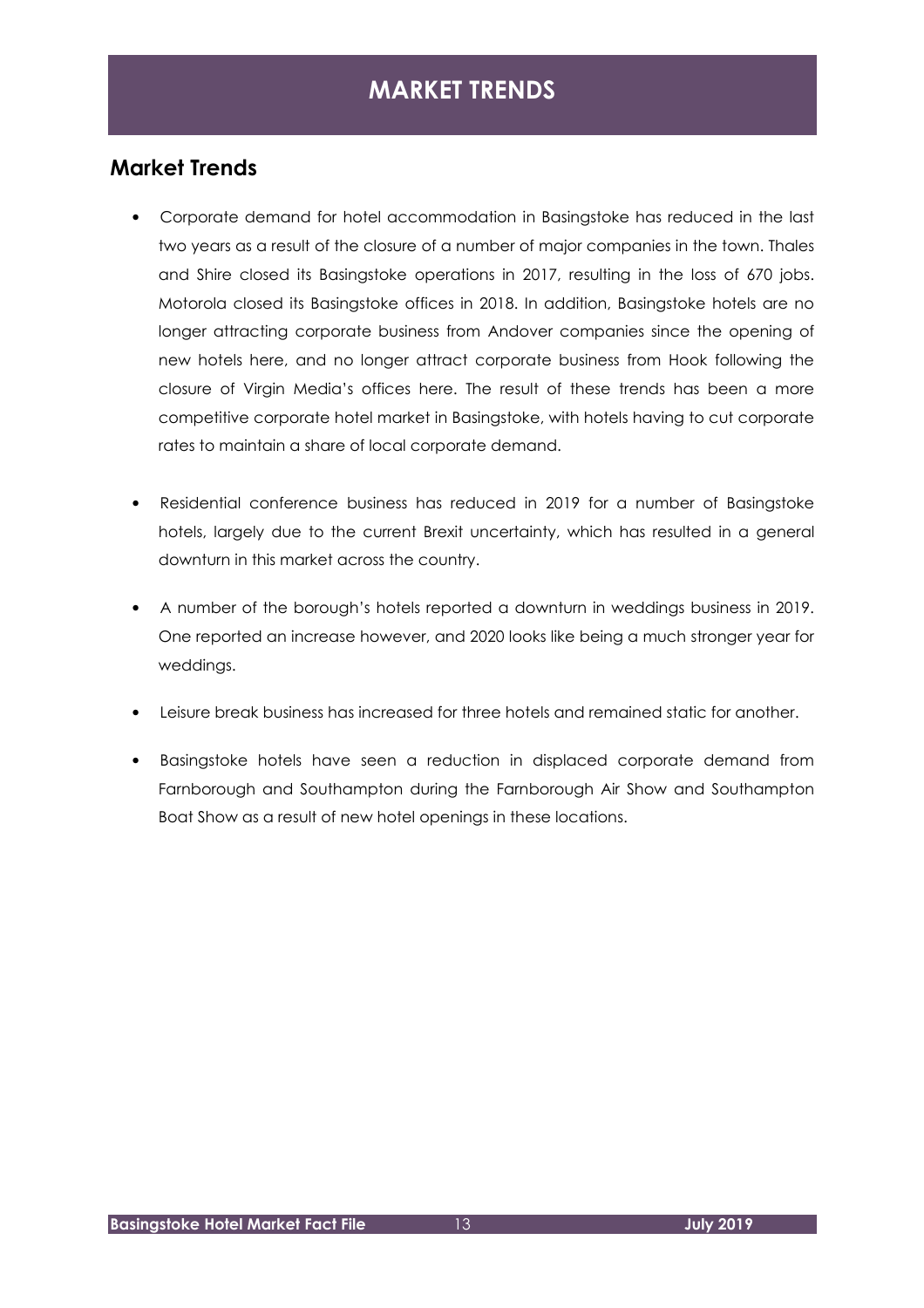## **DENIED BUSINESS <sup>1</sup>**

## **Denied Business**

- • Basingstoke's 3/4-star hotels regularly fill and turn corporate business away on Tuesday and Wednesday nights, but not usually to a significant degree. Such business is currently being displaced to hotels in Winchester, Hook and Fleet. The town's 3/4- star hotels rarely deny any business on Monday or Thursday nights. Tuesday and Wednesday night denials have reduced in volume over the past two years as a result of the downturn in corporate demand that has followed the relocation away from Basingstoke of a number of major companies.
- • The country house and golf hotels in other parts of the borough either occasionally or regularly deny some midweek business, again primarily on Tuesday and Wednesday nights, and sometimes on Monday nights.
- • In terms of weekend denials, country house and golf hotels occasionally fill and turn business away on Saturday nights and some Friday nights in the summer, but not usually to a significant extent. Other 3 and 4-star hotels in Basingstoke rarely deny weekend business, other than when they have a major wedding, event or function on.
- • Two of Basingstoke's budget hotels regularly turn away significant levels of business on Tuesday and Wednesday nights, and sometimes deny business on Monday nights. They also frequently fill and have to refuse bookings on Friday and Saturday nights, especially during the summer. The town's other budget hotel rarely denies business either during the week or at weekends.

\_\_\_\_\_\_\_\_\_\_\_\_\_\_\_\_\_\_\_\_\_\_\_\_\_\_\_\_\_\_\_\_\_\_\_\_

 1. Business that hotels have to turn away because they are fully booked.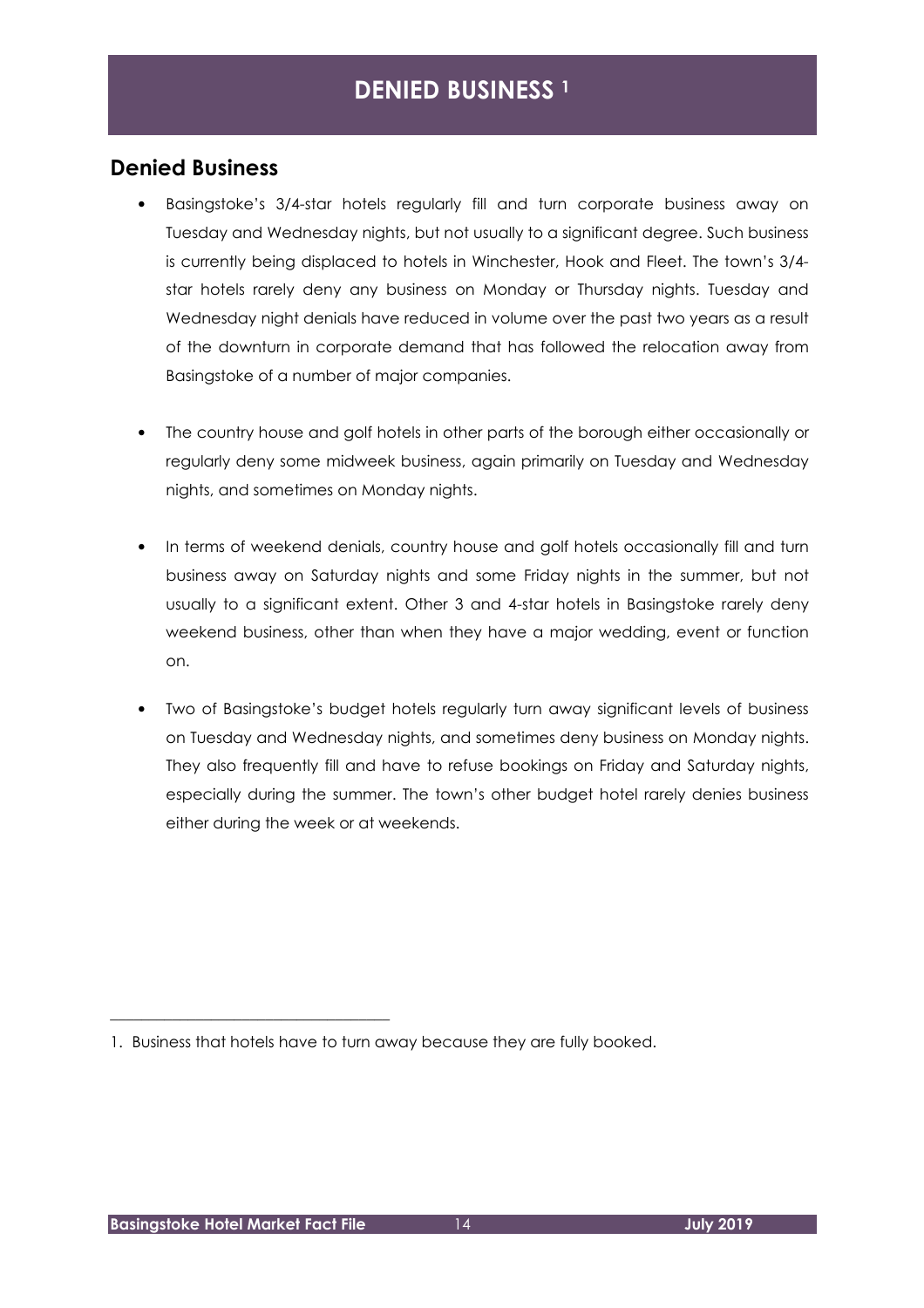## **FUTURE PROSPECTS**

## **Prospects for 2019**

- • Basingstoke's 3/4-star hotels expect to see very little change in their trading performance in 2019. They do anticipate much of a recovery in corporate demand, and some hotels have further reduced corporate rates to remain competitive in this market. The Brexit uncertainty is affecting corporate and residential conference business. Weddings demand is down in 2019, and there is no Farnborough Air Show this year.
- • Basingstoke's budget hotels also expect to see little change in their trading performance in 2019. Two hotels expect to see a slight improvement in occupancy, but no change in achieved room rates.
- • Two of the borough's country house and golf hotels are projecting an increase in occupancy and room rates in 2019 as a result of growth in weddings, leisure break and golf break business.

## **Prospects for 2020 and Beyond**

- • The longer-term outlook for Basingstoke's hotel sector will depend on:
	- o What happens with Brexit and the national economy, and the impact on the operations, future expansion plans and travel budgets of companies in the town;
	- o The extent to which new companies are attracted to the key employment sites in Basingstoke, and particularly to Basing View;
	- o Whether further companies leave Basingstoke or downsize their operations here;
	- o The impact of new hotel openings.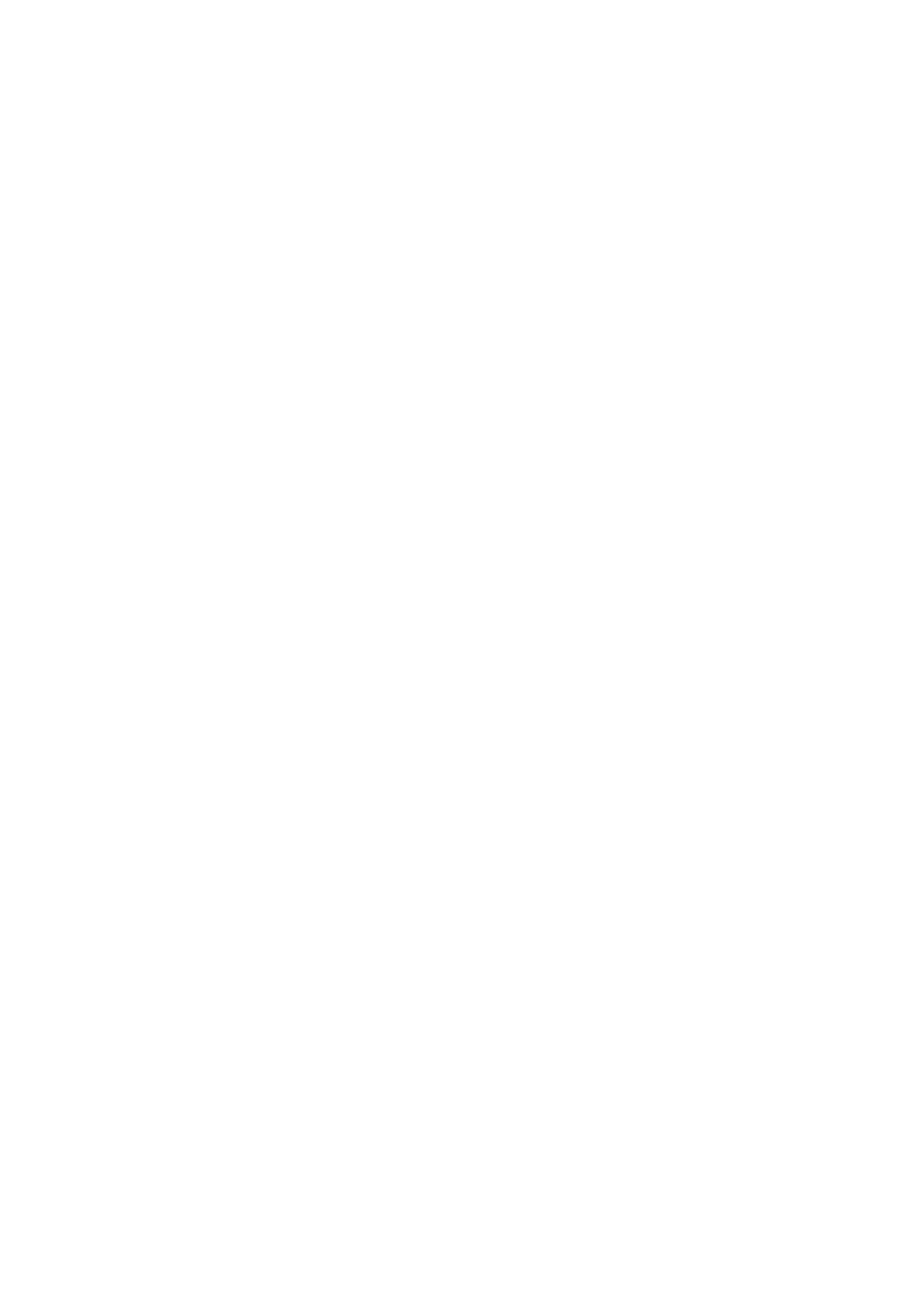#### **Cruise Terminal Hotel, Liverpool**

 Liverpool City Council is developing a cruise liner terminal as part of its vision to create a world class experience for the cruise companies and their passengers, and see the delivery of an upscale 200-bedroom hotel as a vital ingredient to the overall offer. The hotel will be funded, developed and managed by the Council with a 25-year operator agreement in place to run the hotel on a franchise basis. The facilities have been supported by a  $\pounds 20\text{m}$  grant from the Local Growth Fund, awarded to the Liverpool City Region LEP and invested through the Liverpool City Region Combined Authority's Strategic Investment Fund. The site at Princes Jetty where the terminal and hotel will be built has been gifted to the City Council by Peel Land & Property. The project is seen as a core part of the transformation of Liverpool's waterfront which will represent a step-change in the city's tourism industry as well as positively impacting its economy.

#### **Travelodge, Gainsborough**

West Lindsey District Council are working in partnership with developer Dransfield properties to regenerate Gainsborough town centre, involving a series of initiatives to improve public realm, refurbish shopfronts, up-grade car parking, create a new Independent Quarter in the town, and attract new businesses. As part of this regeneration scheme, which focuses on the Market Street/Market Place/Church Street/North street gateway to the town, the Council has supported the development of the former Sun Inn site to deliver a 56-bedroom Travelodge hotel with a grant of £1.4m. The hotel opened in November 2018.

\_\_\_\_\_\_\_\_\_\_\_\_\_\_\_\_\_\_\_\_\_\_\_\_\_\_\_\_\_\_\_\_\_\_\_\_\_\_\_\_\_\_\_\_\_\_\_\_\_\_\_\_\_\_\_\_\_\_\_\_\_\_\_\_\_\_\_\_\_\_\_\_\_\_\_\_\_\_\_\_\_\_\_\_\_\_\_\_\_\_

 $\overline{a}$